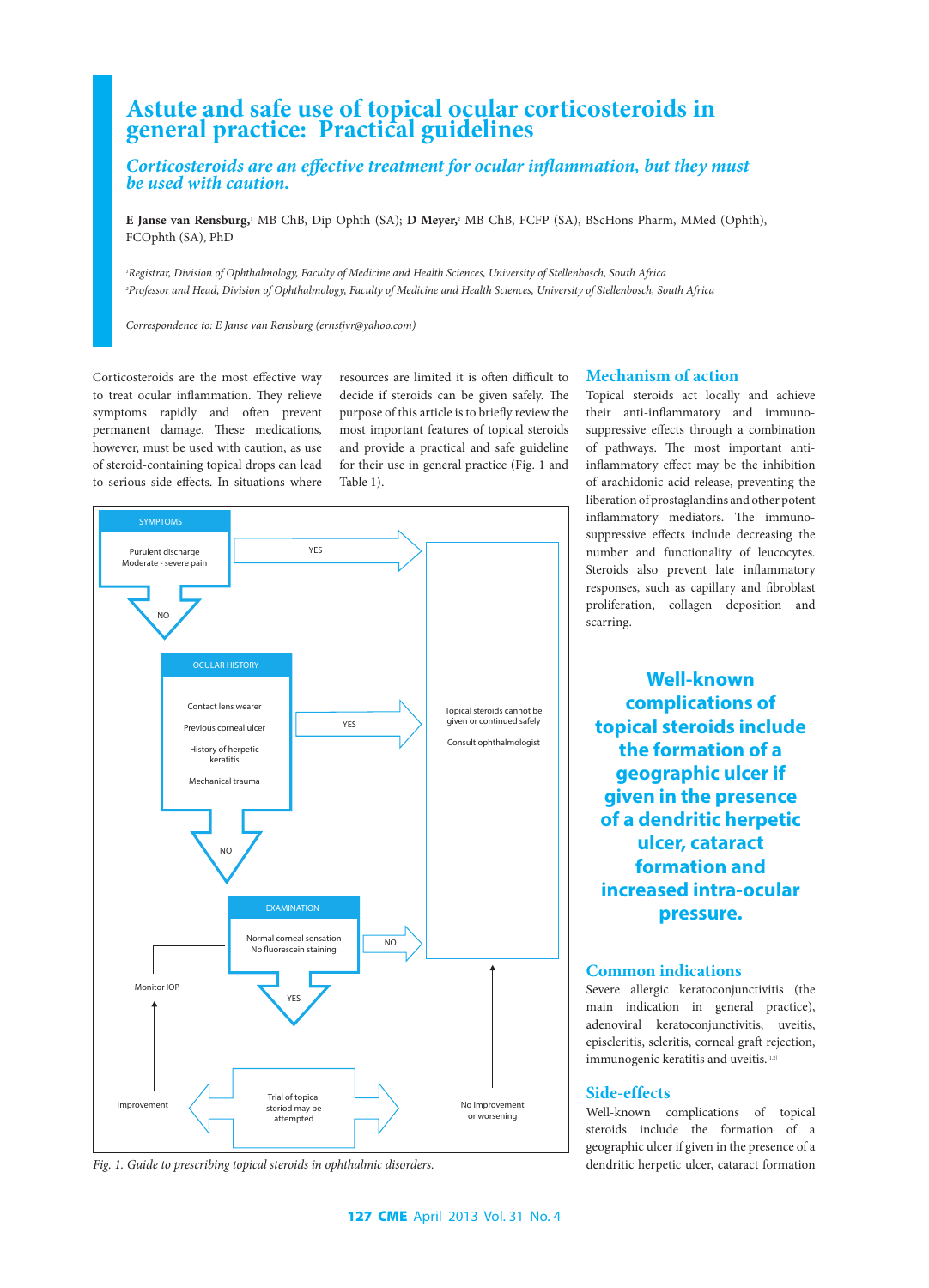| Table 1. Topical steroid formulations available in South Africa [3,6,7] |                         |                             |                                 |                                                                               |                                                                                                     |
|-------------------------------------------------------------------------|-------------------------|-----------------------------|---------------------------------|-------------------------------------------------------------------------------|-----------------------------------------------------------------------------------------------------|
|                                                                         |                         |                             | Potency                         |                                                                               |                                                                                                     |
| Drugs in order of<br>increasing potency                                 | <b>Trade name</b>       | Steroid half-<br>life (hrs) | compared with<br>hydrocortisone | Side-effect                                                                   | <b>Indications</b>                                                                                  |
| <b>Single preparations</b>                                              |                         |                             |                                 |                                                                               |                                                                                                     |
| Prednisolone acetate 0.12%                                              | Pred-Mild               | $18 - 36$                   | $\overline{4}$                  | Worsening                                                                     | Allergic                                                                                            |
| Fluoromethalone 0.1%                                                    | FML Liquifilm<br>Flucon | <b>NA</b>                   | 21                              | of external<br>infection                                                      | keratoconjunctivitis,<br>inflamed pterygium,<br>inflammatory causes of<br>dry eyes,<br>episcleritis |
| Betamethasone 0.1%                                                      | Betnesol                | $36 - 54$                   | 25                              |                                                                               |                                                                                                     |
| Dexamethasone phosphate 0.1%                                            | Maxidex<br>Spersadex    | $36 - 54$                   | 30                              | Cataracts,<br>IOP elevation,<br>corneo-scleral<br>thinning and<br>perforation | Uveitis, corneal graft<br>rejection,<br>immunogenic keratitis,<br>scleritis                         |
| Prednisolone acetate 1%                                                 | Pred Forte              | $18 - 36$                   | 40                              |                                                                               |                                                                                                     |
| <b>Combined preparations</b>                                            |                         |                             |                                 |                                                                               |                                                                                                     |
| Betamethasone, neomycin                                                 | <b>Betnesol N</b>       | $36 - 54$                   |                                 |                                                                               |                                                                                                     |
| Dexamethasone,<br>chloramphenicol                                       | Covomycin D             | $36 - 54$                   |                                 |                                                                               |                                                                                                     |
| Fluoromethalone, neomycin                                               | FML-Neo                 |                             |                                 |                                                                               |                                                                                                     |
| Dexamethasone, neomycin,<br>polymyxin B                                 | Maxitrol                | $36 - 54$                   |                                 | Masks hyper-<br>sensitivity                                                   | Postoperative<br>prophylaxis,<br>e.g. post cataract<br>surgery                                      |
|                                                                         |                         |                             |                                 | Bacterial<br>resistance                                                       |                                                                                                     |
| Dexamethasone, framycetin,<br>gramicidin                                | Sofradex                | $36 - 54$                   |                                 |                                                                               |                                                                                                     |
| Dexamethasone,<br>chloramphenicol                                       | Spersadex Comp          | $36 - 54$                   |                                 |                                                                               |                                                                                                     |
| Hydrocortisone, oxytetracycline,<br>polymixin B                         | Terra-Cortril           | $8 - 12$                    |                                 |                                                                               |                                                                                                     |
| Dexamethasone, tobramycin                                               | Tobradex                | $36 - 54$                   |                                 |                                                                               |                                                                                                     |

and increased intra-ocular pressure (IOP). The increase in IOP can occur after only 1 week of treatment – 30% of the population will develop a moderate rise, while 4 - 5% will have a marked increase in IOP. This response can occur during any stage of treatment, and is more pronunced in children if the patient already has glaucoma, diabetes or high myopia. Regular IOP monitoring is needed to prevent damage to the optic nerve.[1,3,4]

## **Topical steroids should only be prescribed if the benefit outweighs the risks.**

Topical steroids increase the risk of corneal infections due to suppression of the host's response. This may lead to new infections, exacerbate existing infections, reactivate dormant infections and mask less obvious chronic infections, leading to delayed presentation of potentially blinding conditions.[1] Common conditions potentiated by steroid therapy without appropriate cover include viral (herpetic), bacterial (notably *Pseudomonas aeruginosa,* which is often contact-lens associated) and fungal keratitis. Other adverse effects include delayed wound healing, mydriasis, aponeurotic ptosis and peri-ocular dermatitis. In the presence of an underlying connective tissue disease which predisposes to corneal or scleral thinning, ocular perforation may occur.[1,4-6]

#### **Potency**

Most side-effects of topical steroids are related to the specific corticosteroid's potency, duration of action and ability to penetrate the globe. Formulations with acetates are more lipophilic and penetrate through the cornea better than those formulated with phosphates, which are relatively hydrophilic.<sup>[6]</sup> If hydrocortisone has a relative effect of a factor 1, then betamethasone, dexamethasone and tri- amcinolone respectively have a 25, 30 and 35 times more potent anti-inflammatory effect.<sup>[6]</sup>

### **Prescribing**

Topical steroids should only be prescribed if the benefit outweighs the risks. In severe allergic keratoconjunctivitis, fluoromethalone alcohol suspension (0.1 - 0.25%) can be used with relative impunity.